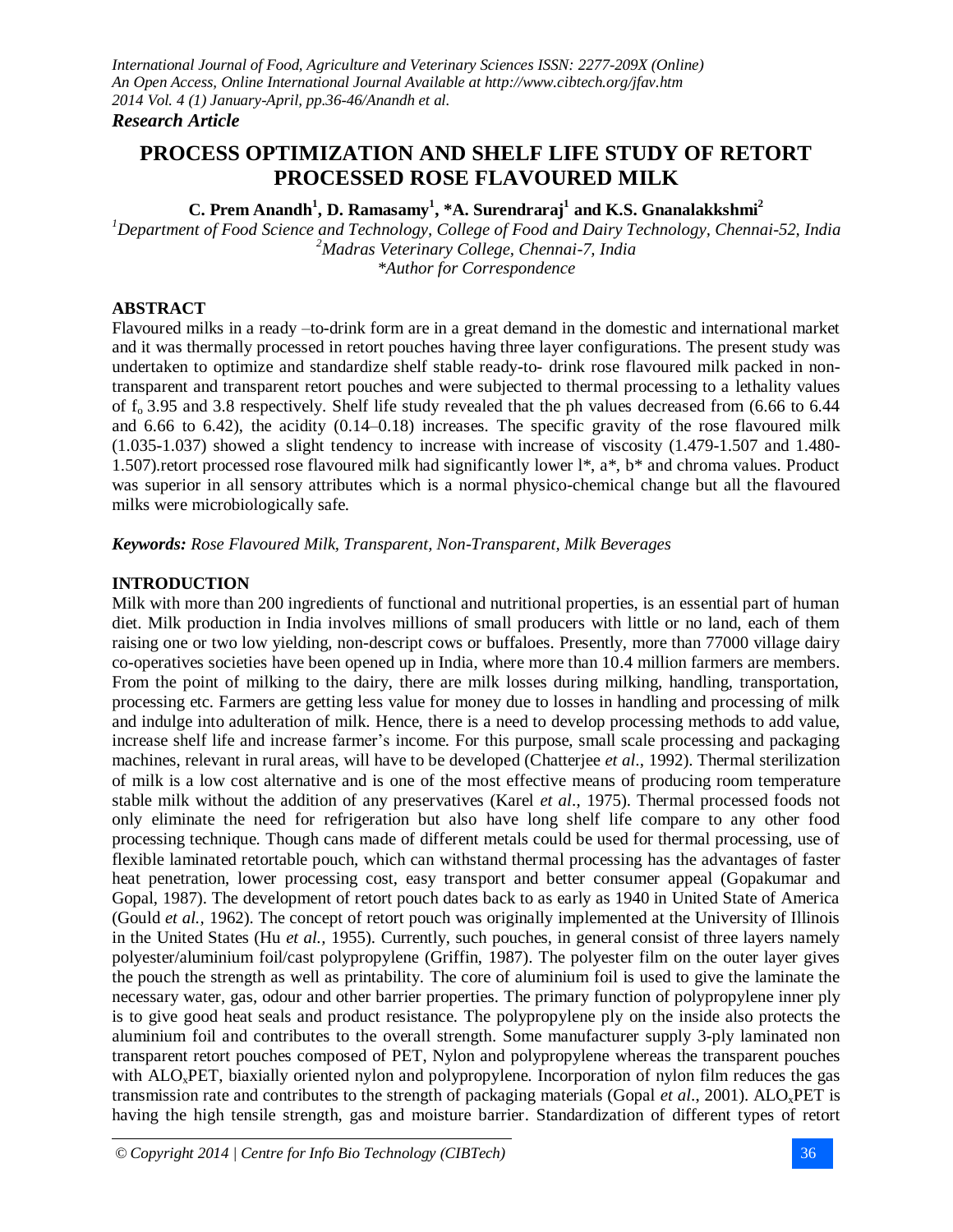### *Research Article*

processed milk products were reported. The products are dairy dessert dali (Jha *et al*., 2012), dairy dessert kheer (Jha *et al*., 2011) and retort sterilized dairy beverages. The flavoured milk is prepared by addition of different flavours e.g. Vanilla, chocolate, cardamom, coffee, rose or any other edible flavor, edible food colours and sugar to the milk. Flavoured milk industry is having huge market potential as it is a regular drink for refreshment in India and also offers the farmers the option of increasing their income. Flavoured milk should be pasteurized, sterilized or boiled (Srivastava, 2010). Due to the higher market potential of retort processed milk beverages with longer shelf life, the present work was undertaken with the following objectives: to develop a commercial process for manufacture of retort processed rose milk drink compared to conventional in bottle sterilized product with poor consumer appeal, to find out the changes in physical, chemical, microbiological and nutrient quality of retort processed rose milk beverages and study the storage life of retort processed milk beverages.

## **MATERIALS AND METHODS**

#### *Physico-Chemical Properties of Non-Transparent and Transparent Retort Pouch*

The 3-ply laminated non transparent retort pouches used in study had a total thickness of  $97\mu$  composed of  $12\mu$  PET,  $15\mu$ w Nylon and 70  $\mu$  poly prophylene where as the transparent pouches of total thickness was 97µ composed of 12µ ALOxPET, 15µ Biaxially oriented nylon and 70µ cast poly prophylene. Both pouches showed resistance to product and process at  $121.1^\circ$  C and 15 psi. The laminates showed good tensile strength in both machine direction and cross direction with 20% of elongation at break. The heat seal strength was comparable for both pouches and durability to withstand high pressure and temperature. The water vapour transmission rate and oxygen permeability of the pouch were within the recommended levels and was slightly better for non-transparent pouches. The global migration rate of the transparent and non-transparent pouches were studied using the solvents , n-heptane was higher than those into water and 3% acetic acid. However all the values were well below the prescribed limit of 10 mg/dm<sup>2</sup>.

## *Standardization of Rose Flavored Milk for Retort Processing*

Double toned milk was processed at three different Fo value using over pressure retort and the best adjudged process parameter was used for subsequent trails. Then the level of incorporation of Rose flavour (0.05%, 0.1% and 0.2%) was optimized. The product which commanded highest sensory acceptance was further subo storage study for a period of three months.

#### *Storage Study*

#### *Thermal Processing of Rose Flavored Milk*

The standardized rose flavored milk with highest sensory acceptance from these trails was processed in both transparent and non-transparent pouches and was studied for heat penetration characteristics. The rose flavored milk was prepared packed in transparent and non-transparent retort pouches were processed in an over pressure autoclave at 121<sup>o</sup>C to a Fo value of 3.95 and 3.8 (Figure 1 & 2).



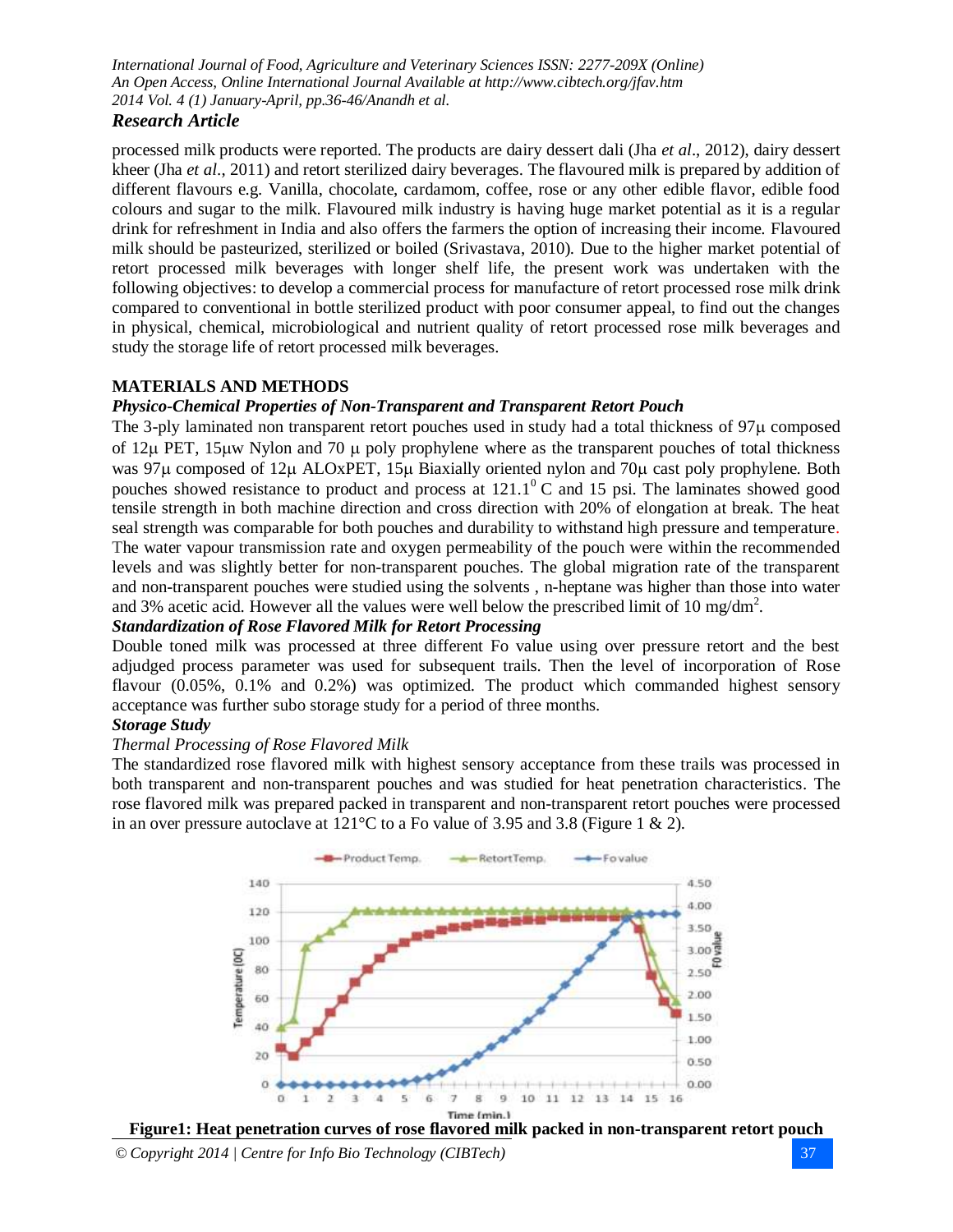

**Figure 2: Heat penetration curves of rose flavoured milk packed in transparent retort pouch**

Heat penetration data were obtained by using thermocouple glands through which thermocouple was inserted. The tip of the thermocouple was inserted into the rose flavored milk for recording the core temperature during heat processing in a still over pressure retort (M/s Lakshmi Engineering Pvt. Ltd., Chennai, India). The thermocouple outputs during heat processing were collected using an Eval (Ellab A/S, Roedovre, Denmark). Data recorder cum Fo and heat penetration characteristics were determined. After heat processing to require Fo value of 3.95 and 3.8, the retort pouches were rapidly cooled by pumping water into the retort. The lag factor for heating  $(J_h)$ , slope of the heating curve  $(f_h)$ , time in minutes for sterilization  $(U)$  and lag factor for cooling  $(J<sub>c</sub>)$  were calculated by plotting temperature deficit (RT-Tc) against time on semi log paper. The process time (B) was calculated by mathematical method (Stumbo, 1973). The total process time was calculated by adding 42% of the come up time to (CUT) to B. The processed trays were tested for sterility by using thioglycolate broth medium as per the method described in IS: 2168 (1971).

#### *Physico Chemical and Sensory Evaluation*

pH, Acidity, Specific gravity and viscosity of the processed samples were analyzed by the method of AOAC (2005) . Colour of the sample was tested using Hunter lab Mini scan XE plus Spectrocalorimeter (Model No. *45/0-L,* Reston Virginia, USA) with geometry of diffuse /80 (sphere - 8mm view) and an illuminant of D-6511 (Bindu *et al*., 2007). Sensory analysis of rose flavored milk was done by 12- non trained panelists using 9-point hedonic scales. The panelists were asked to score for colour, flavor and overall acceptability for the samples.

#### *Microbial Quality Analysis*

The samples were tested for commercial sterility. They were evaluated for Total viable count, Anaerobic, Coliform, Yeast and mould counts by the method described by American Public Health Association (APHA), 1984. The medias used were from Hi-Media, Mumbai.

### *Statistical analysis*

The data obtained were analyzed statistically in SPSS software (Version 20.0) as per the standard procedure of Snedecor and Cochran. Results were expressed as mean or mean  $log \pm$  standard deviation.

#### **RESULT AND DISCUSSION**

### *Physical Properties of the Non-Transparent and Transparent Retort Pouches*

The physical properties of the pouch were studied and the results are given in Table 1. The three-layer configured retort pouches were found suitable for food contact application. The suitability of retort pouches for thermal processing was studied by various physico-chemical tests (Table 1). The nontransparent and transparent retort pouches used in the study were of size Pouch size 140 mm x 185 mm x 40 mm and 140 mm x185 mm x40 mm with total thickness of 110 µ. The thickness of outer poly ethylene terphthalate (PET) or ALOXPET was around 12 µ, middle biaxially oriented Nylon or Nylon layer was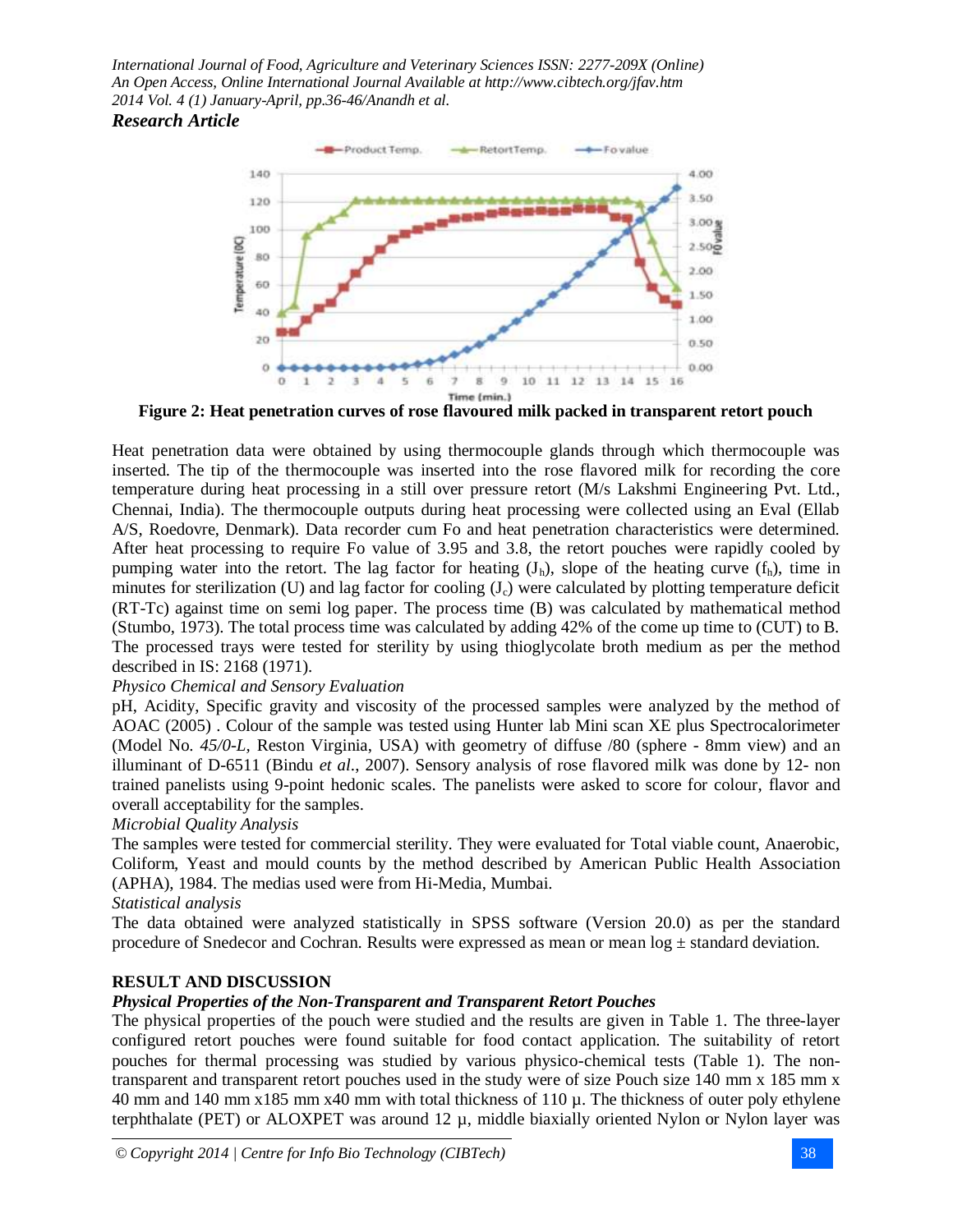#### *Research Article*

around 15  $\mu$  and inner cast polypropylene layer was around 70  $\mu$ . Both the pouches are microwavable. The tensile strength of the material, which determines the resistance to rupture and breakage when subjected to tensile forces, was higher in machine direction than in cross direction. The pouches had high tensile strength in both the machine and the cross direction, which is satisfactory for withstanding the rigors of heat processing in an over pressure autoclave. The heat seal strength, an important property for packaging integrity and to provide good shelf-life, was high in machine direction than in cross direction. These results are in agreement with the earlier reports by (Ravishankar*,* 2002; Vijayalakshmi *et al*., 2003; Manju *et al*., 2004). The minimum requirement of bursting strength is 20-30 psig (Lampi, 1980). Lower levels of bursting strength will lead to easy delamination of the layers during thermal processing which results in physical destruction of the pouch and reduction in barrier properties (Vijayalakshmi *et al.,* 2003). The bursting strength of both transparent and non-transparent was 30 psig and is within the acceptable range. The migration of additives from pouch into food is inevitable, hence the migration test was conducted using food stimulants like distilled water, 3% acetic acid and n-heptane. The migration into n-heptane was higher than those in water and acetic acid, which is in agreement with the results reported by (Vijayalakshmi *et al.,* 2003). This could be due to the structural similarity of n-heptane with the contact layer of cast polypropylene (Vijayalakshmi *et al.,* 1992) .The migration residues were well below the limits described for a food contact material (FDA 1983). The water vapour transmission rate and Oxygen transmission rate for transparent and non-transparent retort pouches showed relatively lower value of 0.22 g m<sup>-2</sup> for 24 h at 92% relative humidity and 37<sup>o</sup>C and 10.15  $\pm$ 0.013 mL m<sup>-2</sup> for 24 h at one atmospheric pressure respectively. Lower water vapour transmission observed indicates the suitability these pouches for thermal processing and the findings are in accordance with results described by (Mohan *et al.,* 2008). The above results suggest that the retort pouches used in the study were most suited for thermal processing.

|                           | Table 1: Physico-chemical properties of non-transparent and transparent retort pouch |
|---------------------------|--------------------------------------------------------------------------------------|
| $\mathbf{n}$ $\mathbf{r}$ | $\mathbf{M}$ and $\mathbf{M}$ and $\mathbf{M}$                                       |

| <b>Parameters</b>                                            | <b>Non Transparent</b> | <b>Transparent</b> |
|--------------------------------------------------------------|------------------------|--------------------|
| Total thickness $(\mu)$                                      | $97 \pm 0.011$         | $97 \pm 0.008$     |
| Thickness of Poly Ethylene Terrephthalate $(\mu)$ /ALO x PET | $12 \pm 0.004$         | $12 \pm 0.007$     |
| Thickness of Biaxially Oriented Nylon /Nylon layer $(\mu)$   | $15 \pm 0.007$         | $15 \pm 0.005$     |
| Thickness of Cast Poly Prophylene layer $(\mu)$              | $70 \pm 0.001$         | $70 \pm 0.003$     |
| Tensile strength $\frac{kg}{cm^2}$                           |                        |                    |
| (Machine direction)                                          | $421.61 \pm 0.01$      | $419.16 \pm 0.02$  |
| (Cross direction)                                            | $403.43 \pm 1.62$      | $402.31 \pm 0.62$  |
| Elongation at break                                          |                        |                    |
| (Machine direction)                                          | 20 %                   | 20 %               |
| (Cross direction)                                            | 20 %                   | 20 %               |
| Heat seal strength $\frac{kg}{cm^2}$                         |                        |                    |
| (Machine direction)                                          | $374.75 \pm 0.005$     | $374.62 \pm 0.006$ |
| (Cross direction)                                            | $362.60 \pm 0.42$      | $361.04 \pm 0.25$  |
| Bond strength $(g/25$ mm width) (Inner ply)                  | 109.52                 | 109.20             |
| (Outer ply)                                                  | 179.32                 | 178.12             |
| Bursting strength (psig)                                     | $30 \pm 0$             | $30 \pm 0$         |
| Gas transmission rate                                        | $10.15 \pm 0.02$       | $11.15 \pm 0.05$   |
| $(cc/m^2/24$ hr at 1 atm. Pressure)                          |                        |                    |
| Water vapour transmission rate                               |                        |                    |
| $(g/m^2/24$ hr at 37 <sup>0</sup> C and 92% RH)              | $0.22 \pm 0.013$       | $0.23 \pm 0.009$   |
| Global Migration (mg/dm <sup>2</sup> )                       |                        |                    |
| Distilled water $(121^{\overline{0}}C/2 \text{ hr})$         | 0.6                    | 0.6                |
| 3% acetic acid $(121^{\circ} C / 2 \text{ hr})$              | 0.8                    | 0.9                |
| n-heptane $(66^{\circ} C / 2 \text{ hr})$                    | $3.74 \pm 0.02$        | $3.54 \pm 0.02$    |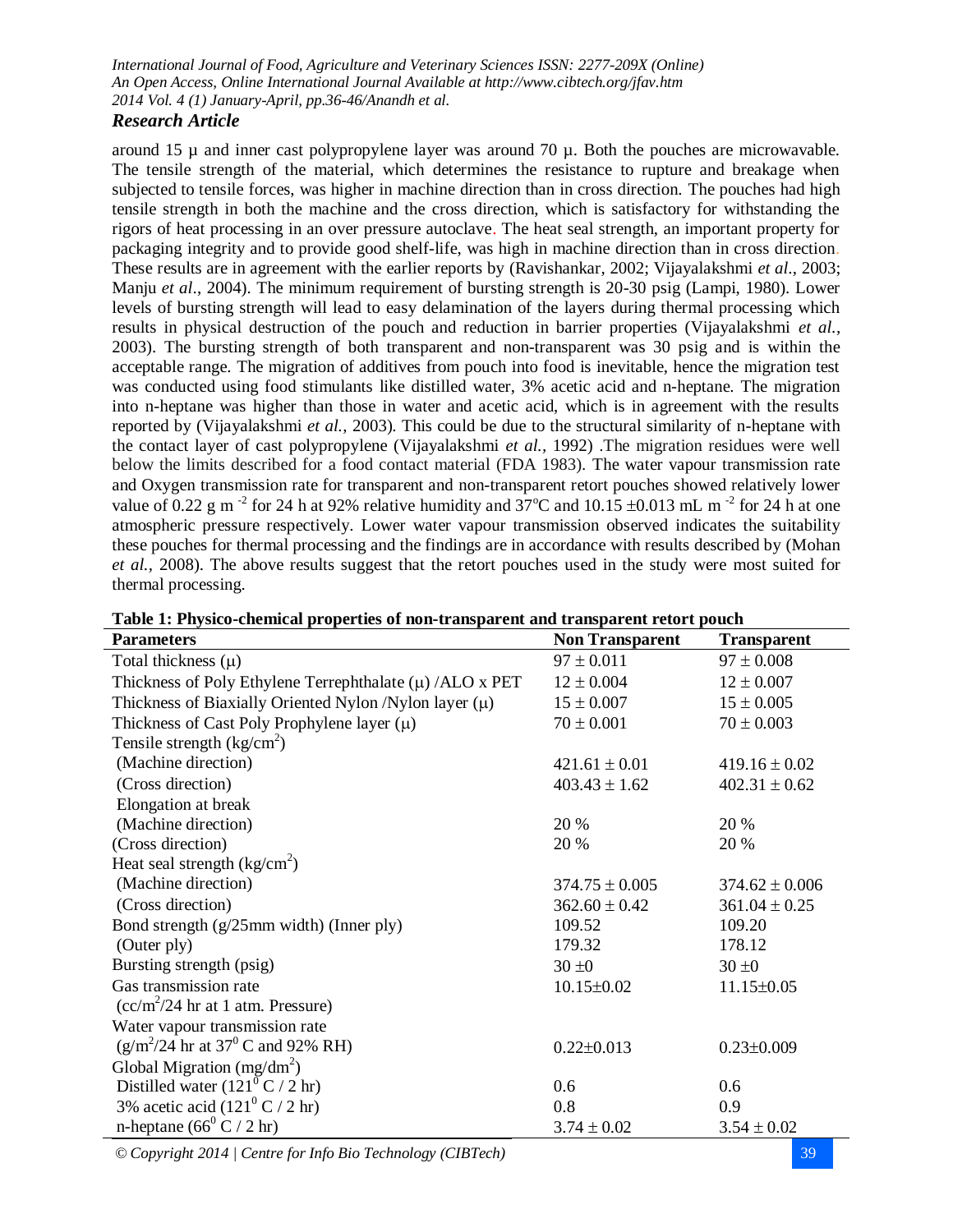## *Research Article*

## *Preliminary Trails for Standardization of Rose Milk Drink for Retort Processing*

The preliminary study was carried out by processing the double toned milk in non-transparent pouch at different Fo values (3, 4, 5, 6 respectively). The results of sensory analysis shown that the range of acceptability was found to be good for the milk processed at the Fo value of 4. Milk processed at Fo value of 6 gave rise to uncharacteristic burnt flavour and was rejected by panellist. Subsequently, the standardisation with different concentration of rose flavour was carried out. The sensory study shown that the retort processed rose flavoured milk with 0.1% rose flavour had better sensory acceptability.

## *Storage Study*

*Thermal Processing*

Rose flavoured milk with 0.1 % rose flavour was processed in both transparent and non-transparent pouches and was studied for heat penetration characteristics. The process parameters obtained for nontransparent and transparent retort pouches are presented in Table 2.

#### **Table 2: Heat penetration characteristics of rose flavoured milk packed in transparent and nontransparent retort pouch**

|                |                           | <b>Non Transparent</b> | <b>Transparent</b> ret |
|----------------|---------------------------|------------------------|------------------------|
| <b>Sl. No.</b> | <b>Parameters</b>         | ret ort pouch          | ort pouch              |
|                | $F_{o}$                   | 3.95                   | 3.8                    |
| $\overline{2}$ | J <sub>h</sub>            | 0.31                   | 0.28                   |
| 3              | $J_c$                     | 1.00                   | 1.01                   |
| $\overline{4}$ | $f_h$                     | 6.70                   | 6.66                   |
| 5              |                           | 3.95                   | 3.81                   |
| 6              | $f_h/U$                   | 1.69                   | 1.73                   |
|                | G                         | 0.73                   | 0.74                   |
| 8              | B                         | 10.52                  | 10.41                  |
| 9              | <b>CUT</b>                | 6.00                   | 6.00                   |
| 10             | Total process time (min.) | 14.60                  | 13.97                  |

In the retort processing, the time taken for a heat penetration curve to traverse one log cycle is called the heating rate index  $f_h$  value. Heating rate index  $(f_h)$  for convective heating of rose flavoured milk has been reported to be dependent upon temperature of heating medium and condensing surface, steam–air flow rate and direction, surface size and orientation, viscosity, film thickness and stagnant air layer thickness. Heating rate index  $(f_h)$  of non-transparent and transparent pouches were 6.70 and 6.66. These values are in the range of values reported for convection heating products, in contrast to conduction-heating products whose  $f_h$  values are reported to 5 or more times viz., 30-40 minutes (Horner, 1992). In a study involved with different levels of solid content in the Dairy dessert kheer, the  $f_h$  values increased from 2.82 to 8.70 minutes as the solid content decreased (Jha *et al.,* 2011). This may be due to the fact that compared to conduction-heating products, convection heating products have a large heat capacity and thermal diffusivity and reach retort temperature very quickly after which they remain essentially inert with respect to heat transfer (Weintraub *et al.,* 1989). Heating lag factor (J*h*) of both pouches were 0.31 and 0.28. For purely convective packs, there is little or no lag period (i.e. the come-up time is very short); hence, PID and ID coincide, so that J*<sup>h</sup>* is equal to 1.0 (Jones, 1968). However, in actual practice, there is always some gap in time period before a product could reach the retort temperature, leading to differences in come-up time depending on the composition, size etc. and hence to variations in  $J_h$  value. The reported  $J_h$  value for Dairy dessert kheer of different composition ranged from 0.44 to 1.17. The values observed in this study were lower than this as the rose flavoured milk is comparatively less viscous with no solids in it. Higher values of J*<sup>h</sup>* was observed retort processed prawn kruma which has high solid content (Mohan *et al.,* 2008) who reported that heating lag factor  $(J_h)$  of 1.44 and 1.0 for canned and pouch processed prawn kurma respectively. Cooling lag factor (J*c)* of both pouches were 1.00 and 1.01 observed for the product and the results are similar was reported by Durance & Collins (1991). J*c* values for convective heating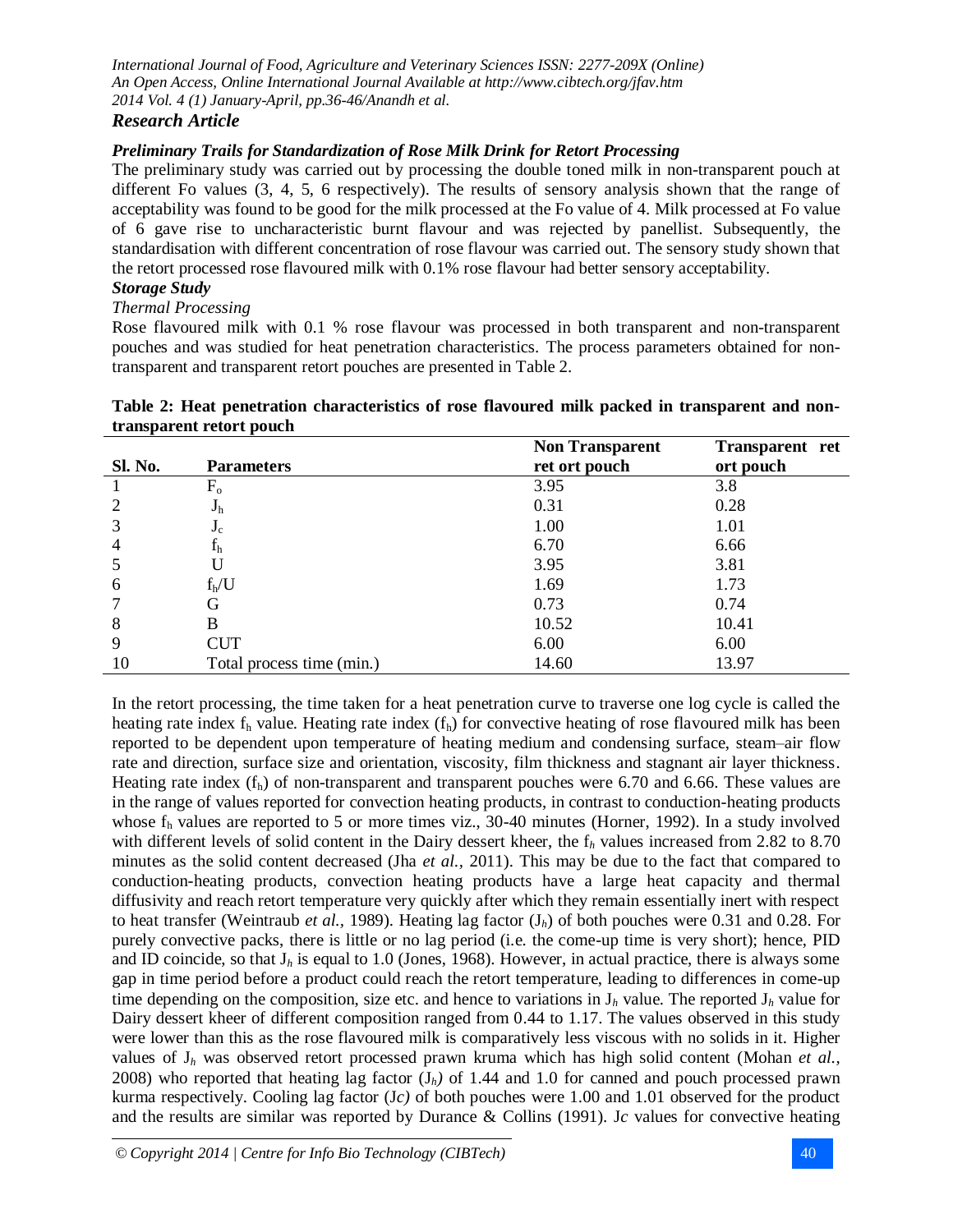#### *Research Article*

products are reported to be close to 1, and for conducting heating packs, J*c* values could be much higher as the cooling process is much slower for these products. Jha *et al.,* (2011) reported similar values of J*c* for Dairy dessert kheer with lower total solid content.

The process time (B) was 10.52 min for non-transparent retort pouch whereas for 10.41 min for transparent pouches. The total process time, which includes 42 % of come up time**,** to process the products at Fo values of 3.95, and 3.8 were 14.60 and 13.97 minutes, respectively. Process time for products heated in conduction-heating regime are generally very long as compared to the ones observed in this study (Thijssen *et al.,* 1978). The reported values were lower than the one reported for conduction heating type products such as Soyabean paste, soyabean in brine and Dairy dessert Kheer (Guedez and Bath., 1975; Jha *et al*., 2011). The process time was slightly less for transparent pouch compare to that of non-transparent pouch. Though the thickness of these two pouches are same, the reduction in process time may be due to the presence of ALOxPET layer in the non-transparent pouch compare to nylon in the middle layer of transparent pouches.

#### *Physico-chemical changes during storage*

During storage study different parameters like pH, acidity, viscosity, specific gravity and instrumental colour measurements were studied at regular interval of 15 days once for a period of 3 months. The change in pH value for the rose flavoured milk in non-transparent and transparent pouches is shown in Table 3.

| Storage periods (in days) | pH                                  |                                 |  |  |  |
|---------------------------|-------------------------------------|---------------------------------|--|--|--|
|                           | <b>Non Transparent Retort pouch</b> | <b>Transparent Retort pouch</b> |  |  |  |
| $\boldsymbol{0}$          | $6.66^{\rm g} \pm 0.016$            | $6.66^{\rm g} \pm 0.018$        |  |  |  |
| 15                        | $6.62^{\mathrm{f}} \pm 0.024$       | $6.61^{\rm f} \pm 0.006$        |  |  |  |
| 30                        | $6.58^e \pm 0.007$                  | $6.57^{\circ} \pm 0.008$        |  |  |  |
| 45                        | $6.55^d \pm 0.006$                  | $6.54^d \pm 0.006$              |  |  |  |
| 60                        | $6.52^{\circ} \pm 0.011$            | $6.50^{\circ} \pm 0.008$        |  |  |  |
| 75                        | $6.48^b \pm 0.005$                  | $6.46^b \pm 0.009$              |  |  |  |
| 90                        | $6.44^a \pm 0.017$                  | $6.42^{\rm a} \pm 0.023$        |  |  |  |

| Table 3: Change in pH during storage of rose flavoured milk |
|-------------------------------------------------------------|
|-------------------------------------------------------------|

| Table 4: Change in acidity during storage of rose flavoured milk |  |  |  |
|------------------------------------------------------------------|--|--|--|
|                                                                  |  |  |  |

| Storage periods (in days) | <b>Acidity</b>                      |                                 |  |  |  |
|---------------------------|-------------------------------------|---------------------------------|--|--|--|
|                           | <b>Non Transparent Retort pouch</b> | <b>Transparent Retort pouch</b> |  |  |  |
| $\overline{0}$            | $0.14^a \pm 0.004$                  | $0.14^a \pm 0.005$              |  |  |  |
| 15                        | $0.15^a \pm 0.005$                  | $0.15^a \pm 0.006$              |  |  |  |
| 30                        | $0.15^{ab} \pm 0.007$               | $0.16^{ab} \pm 0.006$           |  |  |  |
| 45                        | $0.16^{abc} \pm 0.004$              | $0.16^{abc} \pm 0.005$          |  |  |  |
| 60                        | $0.17^{\text{cd}} \pm 0.005$        | $0.17^{bc} \pm 0.005$           |  |  |  |
| 75                        | $0.17^{bcd} \pm 0.004$              | $0.17^{bc} \pm 0.008$           |  |  |  |
| 90                        | $0.18^d \pm 0.005$                  | $0.18^{\circ} \pm 0.004$        |  |  |  |

It was observed that pH of the rose flavoured milk showed a decreasing trend on storage in both pouches. There is no significant difference between non transparent and transparent pouches. The result of the pH are similar to the observation made by (Tekinsen *et al*., 2007) and in their study involving UHT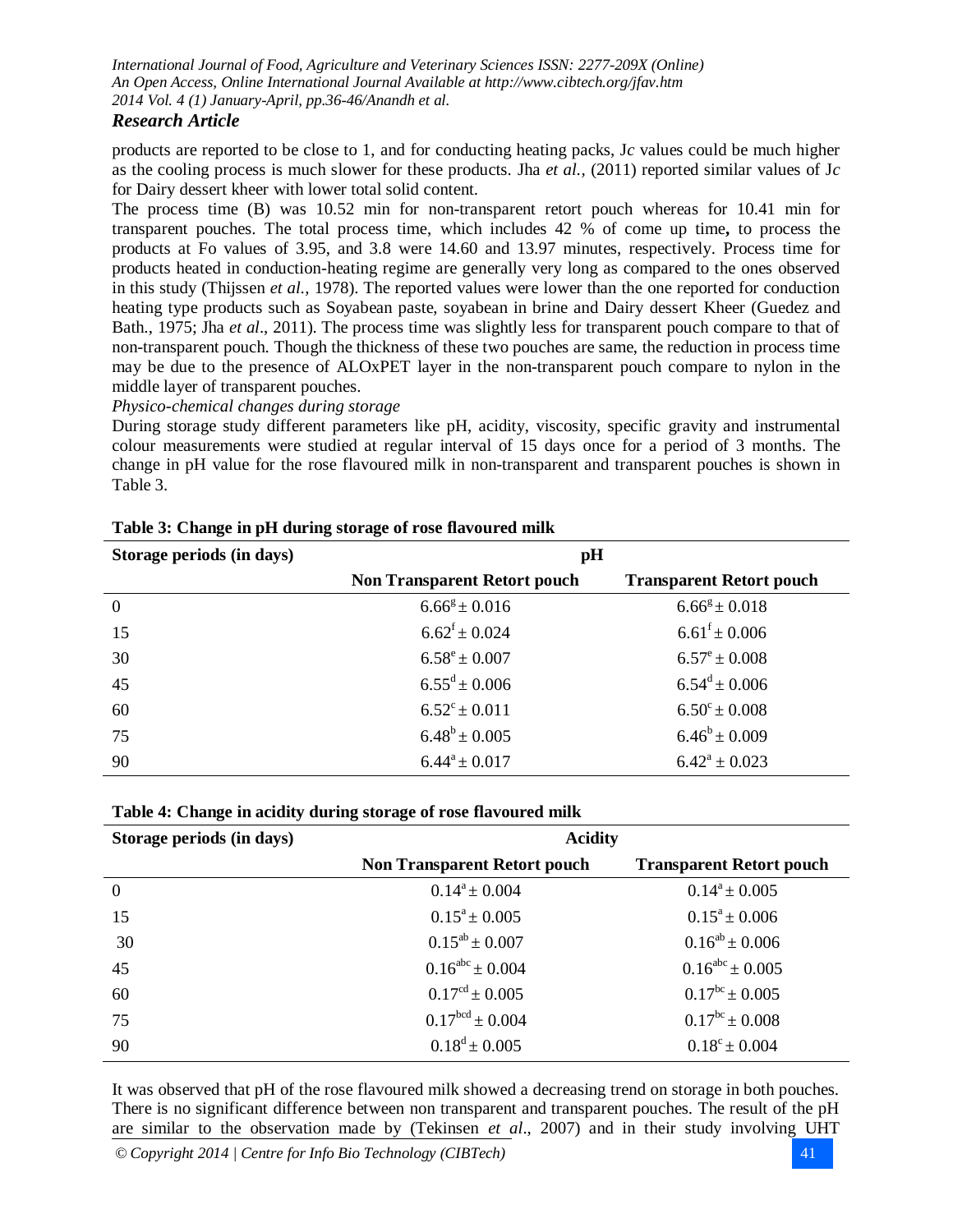## *Research Article*

processing of milk. They reported that decrease in pH might be due to aggregations of casein micelles and formation of a gel. (Renner *et al*., 1981) reported that the reason for this drop in pH might be due to the interaction between lactose and milk protein. (Kocak *et al.,* 1985) showed that the storage temperature and time have a great effect on pH. Increase in acidity might be due to increase in concentration of lactic acid and other organic acids which resulted from degradation of lactose. Acidity of rose flavoured milk in both pouches increased slightly during storage shown in table 4.

The observed trend is similar to the one reported for UHT preserved milk (Dey, 2013; Akthar *et al.,*  2003). It was reported that the extent of proteolysis, age gelation, enzymatic activity and interaction of milk fat and milk protein might have an impact on the increase in viscosity of milk. The values for viscosity observed in this study were significantly different among different days of storage and showed an increasing trend Table 5.

| Storage periods (in days) | <b>Viscosity</b>                    |                                 |  |  |  |
|---------------------------|-------------------------------------|---------------------------------|--|--|--|
|                           | <b>Non Transparent Retort pouch</b> | <b>Transparent Retort pouch</b> |  |  |  |
| $\overline{0}$            | $1.479^a \pm 0.003$                 | $1.480^a \pm 0.003$             |  |  |  |
| 15                        | $1.485^b \pm 0.002$                 | $1.486^b \pm 0.002$             |  |  |  |
| 30                        | $1.488^{\circ} \pm 0.001$           | $1.490^{\circ} \pm 0.002$       |  |  |  |
| 45                        | $1.493^d \pm 0.001$                 | $1.494^d \pm 0.001$             |  |  |  |
| 60                        | $1.497^{\circ} \pm 0.002$           | $1.499^e \pm 0.002$             |  |  |  |
| 75                        | $1.501^{\mathrm{f}} \pm 0.001$      | $1.503^{\mathrm{f}} \pm 0.002$  |  |  |  |
| 90                        | $1.507^{\rm g} \pm 0.002$           | $1.507^{\text{g}} \pm 0.002$    |  |  |  |

#### **Table 5: Change in viscosity during storage of rose flavored milk**

However, the values were within the acceptable range of 1.5 to 2 centipoises even after 90 days of storage. The product was prepared with double toned milk and hence showed lower value of 1.4 to1.5. Comparison between transparent and non-transparent pouch showed that there is no significant difference in viscosity between them. The result of the viscosity observed in this study are similar to the one obtained for UHT treated milk (Akhtar *et al*., 2003; Ruiz and Richter, 1998; Kocak *et al*., 1985). There is no significant difference in the specific gravity of the product during the storage and among the type of packaging Table 6. However, specific gravity decreased for dietetic herbal flavoured milk during storage (Jothylingam and Pugazhenthi, 2013).

| Storage periods (in days) | <b>Specific gravity</b>             |                                 |  |  |  |  |
|---------------------------|-------------------------------------|---------------------------------|--|--|--|--|
|                           | <b>Non Transparent Retort pouch</b> | <b>Transparent Retort pouch</b> |  |  |  |  |
| $\boldsymbol{0}$          | $1.035 \pm 0.001$                   | $1.035 \pm 0.002$               |  |  |  |  |
| 15                        | $1.035 \pm 0.003$                   | $1.035 \pm 0.003$               |  |  |  |  |
| 30                        | $1.036 \pm 0.001$                   | $1.036 \pm 0.003$               |  |  |  |  |
| 45                        | $1.036 \pm 0.001$                   | $1.036 \pm 0.002$               |  |  |  |  |
| 60                        | $1.036 \pm 0.003$                   | $1.036 \pm 0.004$               |  |  |  |  |
| 75                        | $1.036 \pm 0.002$                   | $1.037 \pm 0.001$               |  |  |  |  |
| 90                        | $1.037 \pm 0.001$                   | $1.037 \pm 0.003$               |  |  |  |  |

#### **Table 6: Change in specific gravity during storage of rose flavoured milk**

*Change in colour of rose flavoured milk during Storage*

Analysis of colour data like  $L^*$  (darkness to lightness), a<sup>\*</sup>(redness to green), b<sup>\*</sup> (blue to yellowness), hue and chroma of the rose flavoured milk was done and results are given in Table 7.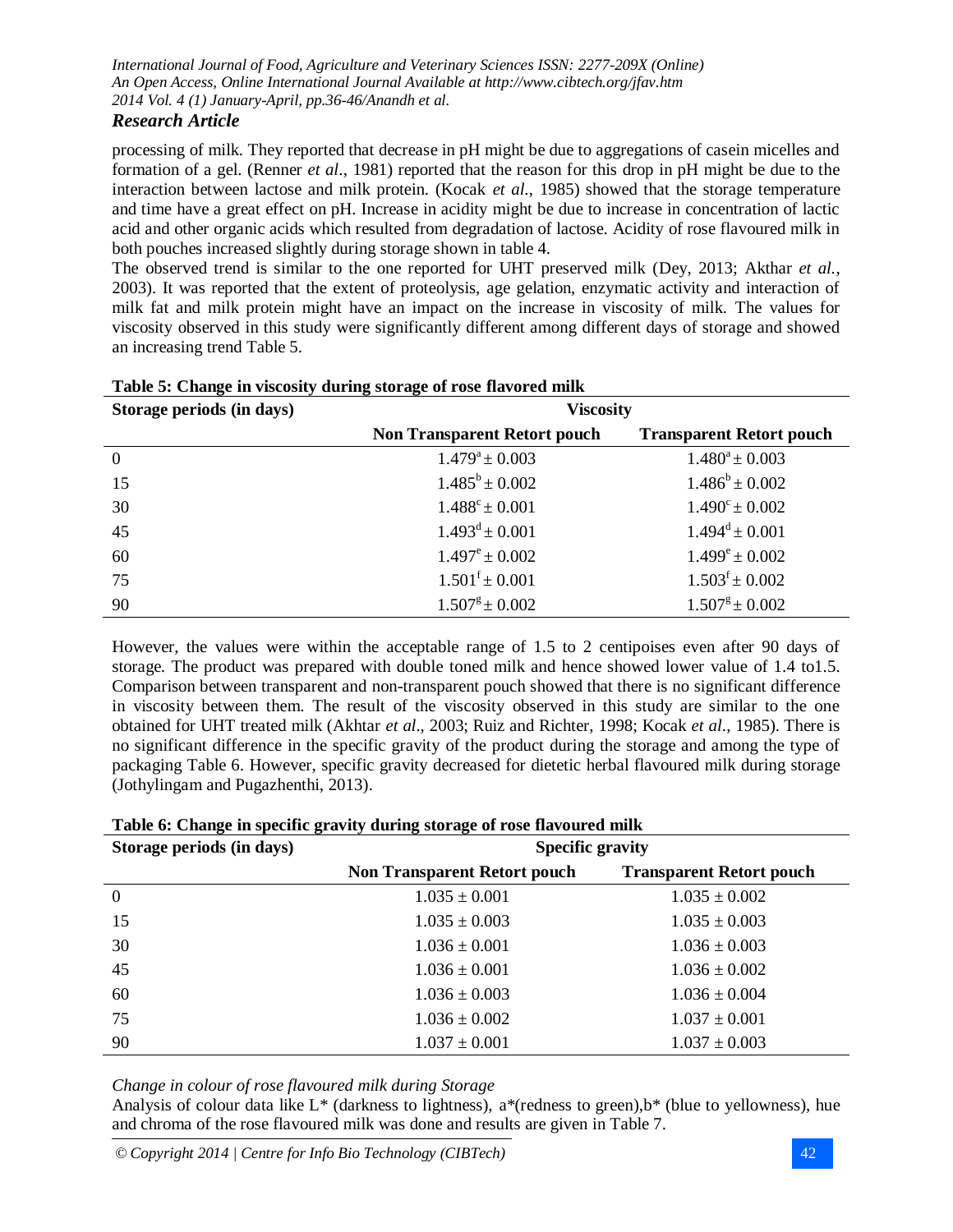## *Research Article*

#### **Table 7: Effect of storage on hunter colour scores of rose flavored milk**

| Rose flavored milk                                              |                             |                           |                             |                               |                               |                             |                           |                              |                                |                        |
|-----------------------------------------------------------------|-----------------------------|---------------------------|-----------------------------|-------------------------------|-------------------------------|-----------------------------|---------------------------|------------------------------|--------------------------------|------------------------|
| <b>Non-Transparent pouch</b><br><b>Transparent retort pouch</b> |                             |                           |                             |                               |                               |                             |                           |                              |                                |                        |
| <b>Storage</b><br>period<br>(in days)                           | <b>Lightness</b><br>$(L^*)$ | <b>Redness</b><br>$(a^*)$ | <b>Yellowness</b><br>$(b*)$ | Hue                           | <b>Chroma</b>                 | <b>Lightness</b><br>$(L^*)$ | <b>Redness</b><br>$(a^*)$ | <b>Yellowness</b><br>$(b^*)$ | Hue                            | <b>Chroma</b>          |
| $\overline{0}$                                                  | $96.13^{8}+0.01$            | $8.17^{8} \pm 0.01$       | $22.44^{b} \pm 1.51$        | $70.50^a \pm 0.01$            | $22.82^{\mathrm{t}} \pm 0.01$ | $96.21\frac{g}{2}$ = 0.01   | $7.62^{\text{d}} + 0.01$  | $21.52^{\circ}+0.01$         | $70.50^{\circ}$ ±0.01          | $21.22^{\circ}$ ±0.01  |
| 15                                                              | $96.02^{f} \pm 0.01$        | $8.07^{f} \pm 0.02$       | $20.83^{ab} \pm 0.01$       | $70.63^{ab} \pm 0.12$         | $22.70^{\text{d}} + 0.01$     | $96.7^{\mathrm{t}}\pm0.01$  | $7.51^{\text{cd}}$ +0.01  | $21.43^{bc} \pm 0.01$        | $70.68^b \pm 0.01$             | $22.70^{bc} \pm 0.01$  |
| 30                                                              | $95.93^{\circ}$ ±0.01       | $7.92^{\rm e}{\pm}0.01$   | $20.71^{\circ}+0.01$        | $70.77^b \pm 0.01$            | $22.56^{\circ} \pm 0.01$      | $96.95^{\circ}$ ±0.01       | $7.43^{bc}$ + 0.01        | $21.31^{bc}$ +0.01           | $70.77^{\circ}+0.01$           | $22.56^{\rm bc}$ ±0.01 |
| 45                                                              | $95.81^{\text{d}} \pm 0.01$ | $7.80^{\rm d}$ ±0.01      | $20.58^{\text{a}} + 0.01$   | $71.00^{\circ}+0.01$          | $22.39^b + 0.01$              | $95.87^{\text{d}} + 0.01$   | $7.29^{ab}$ + 0.01        | $21.18^{b} + 0.01$           | $71.00^{\text{d}} + 0.01$      | $22.37^b \pm 0.02$     |
| 60                                                              | $95.70^{\circ}+0.01$        | $7.68^{\circ} \pm 0.01$   | $20.43^a \pm 0.01$          | $71.28^{\text{d}} + 0.06$     | $22.27^b + 0.01$              | $95.73^{\circ}+0.01$        | $7.17^{\circ}$ + 0.01     | $21.56^b \pm 0.17$           | $71.22^{\circ}+0.01$           | $22.26^b + 0.01$       |
| 75                                                              | $95.65^{\rm b}$ +0.06       | $7.51^b \pm 0.01$         | $20.35^{\circ}+0.01$        | $71.28^{\text{d}} \pm 0.01$   | $22.28^b + 0.12$              | $95.61^{b} \pm 0.01$        | $7.40^{bc}$ + 0.13        | $20.82^{a} + 0.16$           | $71.28^{f}$ + 0.01             | $22.18^b \pm 0.08$     |
| 90                                                              | $95.42^{\circ}$ +0.01       | $7.43^a \pm 0.90$         | $20.12^{\mathrm{a}}$ + 0.01 | $71.20^{\mathrm{d}} \pm 0.01$ | $21.93^a \pm 0.01$            | $95.48^a \pm 0.01$          | $7.22^{\rm e}{\pm}0.01$   | $20.82^{\circ}$ +0.01        | $71.60^{\text{g}}\text{+}0.01$ | $23.15^{\circ}$ + 0.52 |

## **Table 8: Effect of storage on sensory score of badam flavored milk**

| <b>Carrot flavored milk</b>                                     |                         |                         |                              |                              |                              |                         |  |
|-----------------------------------------------------------------|-------------------------|-------------------------|------------------------------|------------------------------|------------------------------|-------------------------|--|
| <b>Non-Transparent pouch</b><br><b>Transparent retort pouch</b> |                         |                         |                              |                              |                              |                         |  |
| <b>Storage</b>                                                  | Colour                  | <b>Flavor</b>           | <b>Overall</b>               | <b>Colour</b>                | <b>Flavor</b>                | <b>Overall</b>          |  |
| Period (in days)                                                |                         |                         | acceptability                |                              |                              | acceptability           |  |
| $\overline{0}$                                                  | $8.94^{g\pm}0.01$       | $8.95^{\rm f} \pm 0.01$ | $8.93^{\mathrm{f}} \pm 0.01$ | $8.92^{\text{g}} \pm 0.01$   | $8.92^{\text{g}} \pm 0.00$   | $8.97^{\circ} \pm 0.00$ |  |
| 15                                                              | $8.54^f \pm 0.01$       | $8.53^e \pm 0.01$       | $8.53^e \pm 0.01$            | $8.52^{\mathrm{f}} \pm 0.01$ | $8.52^{\mathrm{f}} \pm 0.01$ | $8.54^f \pm 0.01$       |  |
| 30                                                              | $8.31^{\circ} \pm 0.01$ | $8.34^d \pm 0.01$       | $8.32^d \pm 0.01$            | $8.30^{\circ} \pm 0.02$      | $8.33^e \pm 0.01$            | $8.29^e \pm 0.01$       |  |
| 45                                                              | $8.00^d \pm 0.01$       | $8.01^{\circ} \pm 0.01$ | $8.01^{\circ} \pm 0.01$      | $8.09^d \pm 0.01$            | $8.05^d \pm 0.01$            | $8.07^d \pm 0.01$       |  |
| 60                                                              | $7.90^{\circ} \pm 0.01$ | $7.92^{\circ} \pm 0.01$ | $7.92^{\circ} \pm 0.00$      | $7.88^{\circ} \pm 0.01$      | $7.90^{\circ} \pm 0.01$      | $7.91^{\circ} \pm 0.01$ |  |
| 75                                                              | $7.40^b \pm 0.01$       | $7.41^b \pm 0.01$       | $7.44^b \pm 0.01$            | $7.39^b \pm 0.10$            | $7.39^b \pm 0.01$            | $7.39^{b} \pm 0.01$     |  |
| 90                                                              | $7.09^a \pm 0.02$       | $7.08^a \pm 0.01$       | $7.09^a \pm 0.01$            | $7.08^a \pm 0.01$            | $7.05^a \pm 0.01$            | $7.07^{\circ}$ ±0.10    |  |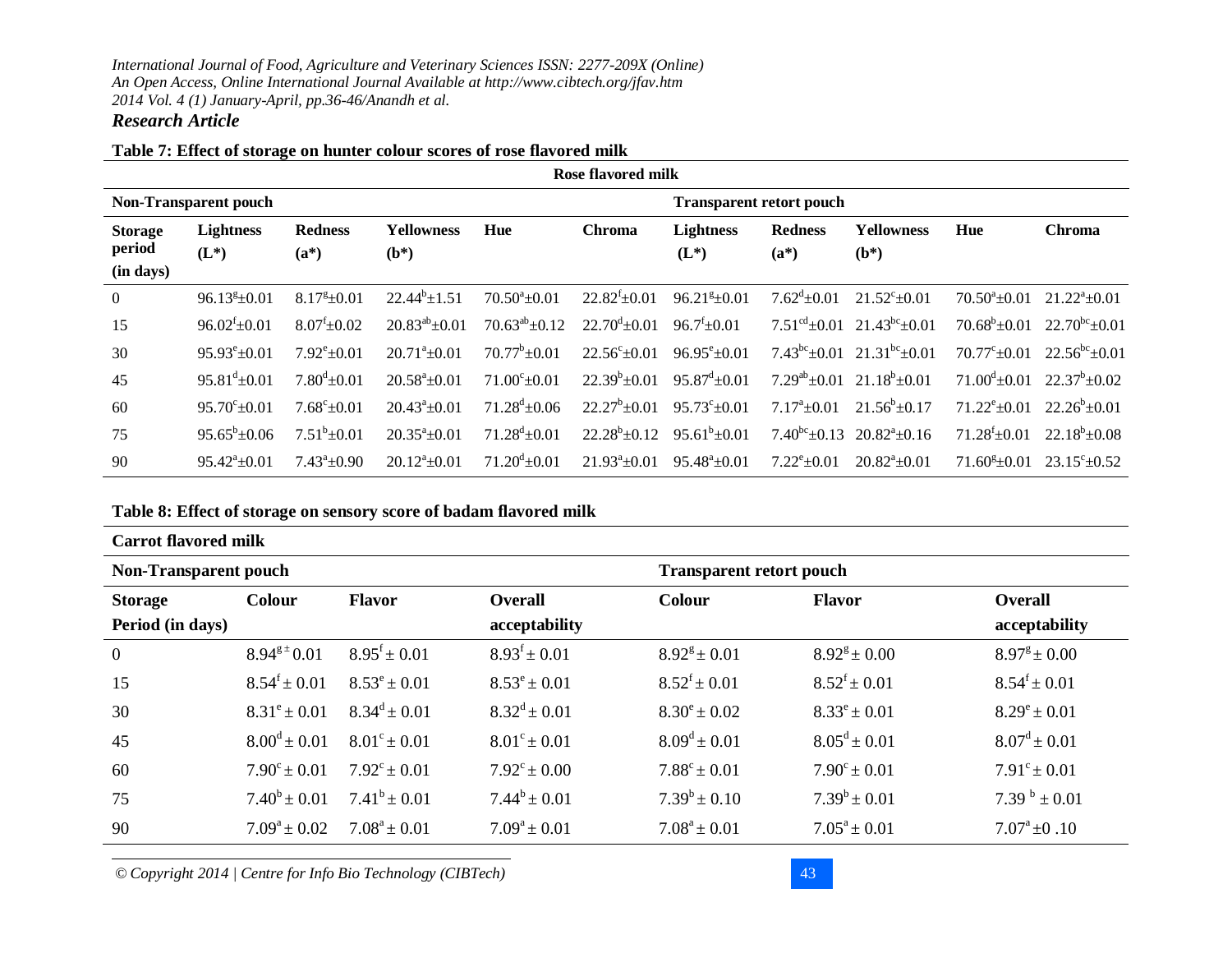## *Research Article*

In general the change in colour was in acceptable range throughout the storage period. However, slight decreasing trend and higher rate of decrement in transparent pouch of L value observed was similar to the study reported for UHT milk during exposure to light (Toba *et* al., 1980). It showed that the decreasing redness L\* was due to getting darker during degradation of tryptophan. The observed decreasing trend of chroma may be due to Maillard's reactions, which start with binding of aldehyde group of lactose with amino group of the lysyl – residues (amino-acid radical, or residue of amino-acid lysine) from different milk proteins (Kneifel *et al*., 1986). These reactions consist of a series of changes whose consequence is the formation of brown-colored pigments, such as pyralysins and melanoidins, polymers such as lactulose-lysine or fructose-lysine, as well as low-molecular weight acids. (Nielsen *et al*., 1997) stated that the positive value of yellowness  $b^*$  indicated the precipitation of components of yellow  $b^*$  colour of milk leading to the a decrease of the share of yellow colour in the milk powder on storage. The change of colour is probably induced by simultaneous degradation of the yellowish-green coloured riboflavin, βcarotene and vitamin A molecules (Neilsen *et al.,* 1997). The result of present study also agrees with the findings of (Raljic *et al*., 2008) who stated that the change in colour and its properties may be due to maillard reactions, increasing storage temperature and non-enzymatic spoilages.

## *Microbial study*

All the samples were tested for commercial sterility and all of them are commercially sterile. In the microbial parameters viz. total viable count, anaerobic, coliform, yeast and mould for all three flavoured milk in both packaging were studied and they were absent on '0' day and as well as on '90' day of storage. Similar results were observed for UHT processed milk during 12 months storage period (Hassan *et al*., 2009).

#### *Sensory analysis*

Sensory evaluation of retort processed rose flavoured milk in non-transparent and transparent pouches was carried out at regular intervals of 15 days by 9 point hedonic scale (Table 8). The results of the study showed that overall acceptability of rose flavoured milk packed in non-transparent and transparent retort pouches were very good, with 8.97 and 8.96 initially. However, at the end of the storage period (90 days) the acceptability of non-transparent and transparent packed products reduced to 7.05 and 7.08 respectively under ambient storage conditions. Among other characteristics, colour had a minimum score of higher score of 8.94 and 8.92 initially and the same is reduced to 7.04 and 7.08 after 90 days of storage. No leakage, bad odour or any other spoilage was noticed in the pouches during 90 days of storage period. *Conclusion*

Perceiving the potential of rose flavoured milk as a value-added dairy product in the international dairy market, ready-to- drink rose flavoured milk was developed by employing retort processing technology. The in-pouch-processed product had a shelf-life of 3 months without refrigeration. The physical properties of the pouch used were studied and found to meet the requirements as a container for foods processed in retort processing machine. Total process time (B value) for long-life rose flavoured milk in non-transparent and transparent retort pouches were 10.52 and 10.41 minutes and the standardized Fo values were 3.95 and 3.8 respectively. As the rose flavoured milk could be stored up to 3 months at ambient temperature without any appreciable loss in terms of physiochemical, microbiological and sensory attributes and could be used as a potential means of product diversification in the dairy industry.

#### **REFERENCES**

AOAC (2005). *Official Method of Analysis* (Association of Official Analytical Chemists) 16<sup>th</sup> edition (North Fredrick Avenue Gaithersburg, Maryland, USA) 481.

**APHA (American Public Health Association),(1984).** *Compendium of Methods for the Microbiological* Examination of Foods 2<sup>nd</sup> edition edited by ML Speck (American Public Health Association, Washington,  $DC$ ).

**Bindu J, Ravishankar CN and Srinivasa Gopal TK (2007).** Shelf life evaluation of a ready-to-eat black cam (*Villorita cyprinoids*) Product in indigenous retort pouches. *Journal of Food Engineering* **78**(3) 995 1000.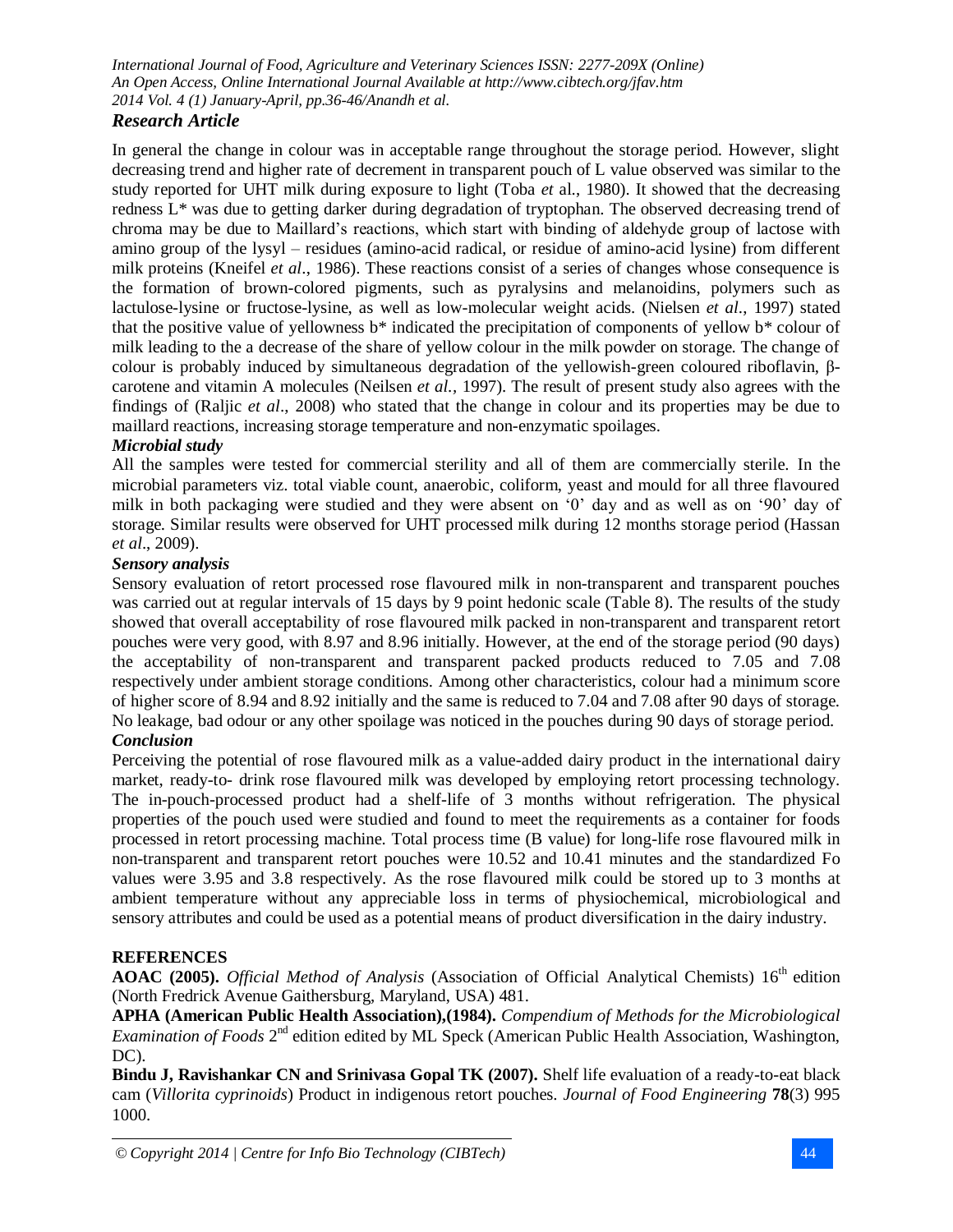## *Research Article*

**Dey MH and Karim (2013).** Study on physicochemical and microbial quality of available raw, pasteurized and UHT milk during preservation. *International Journal of Science Inventions Today* **2**(2) 150-157.

**Durance TD and Collins LS (1991).** Quality enhancement of sexually mature chum salmon *Onchorhynchus keta* in retort pouches*. Journal of Food Science* **56**(5) 1282–1286.

**FDA (1983)**. Code of Federal Regulations. *Food and Drugs* **21** 170–199.

**Gopakumar K and Gopal TKS (1987).** Retort pouch packaging. *Packaging India* 3-4.

**Gopal TKS, Vijayan PK, Balachandran KK, Madhavan P and Iyer TSG (2001).** Traditional Kerala style fish curry in indigenous retort pouch. *Food Control* **12**(8) 523–527.

**Gould WA, Geisman JR Weiser HH, Bash WD Moore WJ Salzer RH and Long FE (1962).** Heat processing of vegetables in flexible films. *Ohio, Agricultural Experimental Station, Research Bulletin* 905 **Gri**ffi**n RC (1987).** Retortable plastic packaging. In: *Modern Processing, Packaging and Distribution System of Food*, edited by FA Pain (AVI Publishing Co. Inc. West Port, CT) 1-19.

**Guedez O and Bath RP (1975).** A laboratory procedure for the pressure processing of flexible pouches. *Journal of Food Science* **40**(4) 724–727.

**Hassan A, Imran A and Shahid M (2009).** Microbiological and physicochemical analysis of different UHT milks available in market. *African Journal of Food Science* **3**(4) 100-106.

**Horner WFA (1992)**. Canning fish Fish Processing Technology 114– 153.

**Hu KH, Nelson A, Legault RR, and Steinberg MP (1955).** Feasibility of using plastic film packages for heat processed foods. *Food Technology* **19**(9) 236-240.

**IS: 2168.** Specification for Pomfret Canned in Oil. Bureau of Indian Standards: New Delhi, 1971.

**Jha A, Ashok AP, and Ravishankar C, Gopal TKS, Nagaraj Rao, (2011).** Development of a process for manufacture of long-life dairy dessert kheer and its physico-chemical properties. *International Journal of Dairy Science* **64**(4) 591-597.

**Jha Alok, Murli, Ashok Ambalal Patel and Teralandur Krishnaswamy Srinivasa Gopal (2012).** Development of a process for shelf stable dairy dessert dalia and its physic-chemical properties. *Food Science and Technology* **49**(4) 80-88.

**Jones MC (1968).** Temperature dependence of the lethal rate in sterilization calculations. *Journal of Food Technology* **3**(1) 31–38.

**Jothylingam S and Pugazhenthi (2013).** Development of dietetic herbal flavoured milk and analysis for its physico-chemical properties*. International Journal of Food, Agriculture and Veterinary Science* **3**(1) 54-57.

**Karel M, Fennema OR and Lund DB (1975).** *Principles of Food Science* Part II (Marcel Dekker. New York, USA).

**Kneifel W, Ulberth F and Schaffer E (1986).** Tristymulus colour reflection measurement of milk and dairy products. *Lait*, **72** 383-391.

**Kocak HR and Zadow JG (1985).** Age gelatin of UHT whole milk as influenced by storage temperature. *Australian Journal of Dairy Technology* **14** 40.

Lampi RA (1980). Retort pouch: The development of a basic packaging concept in today's high technology era. *Food Processing Engineering* **4**(1) 1–18.

**Manju S, Sonaji ER, Leema J, Srinivasa Gopal TK, Ravishankar CN and Vijayan PK (2004).** Heat Penetration characteristics and shelf life studies of seer fish moily packed in retort pouch. *Fish Technology* **41**(1) 37–44.

**Mohan CO, Ravishankar CN, Gopal TKS and Bindu J (2008).** Thermal processing of prawn kuruma in retortable pouches and aluminium cans. *International Journal of Food Science and Technology* **43**(2) 200–207.

**Nielsen B, Stapelfeldt H and Skibsted LH (1997).** Differentiation Between 15 Whole Milk Powders in Rotation in Relation to Oxidative Stability During Accelerated Storage: Analysis of Variance and Canonical Variable Analysis. *International Dairy Journal* **7** 589-599.